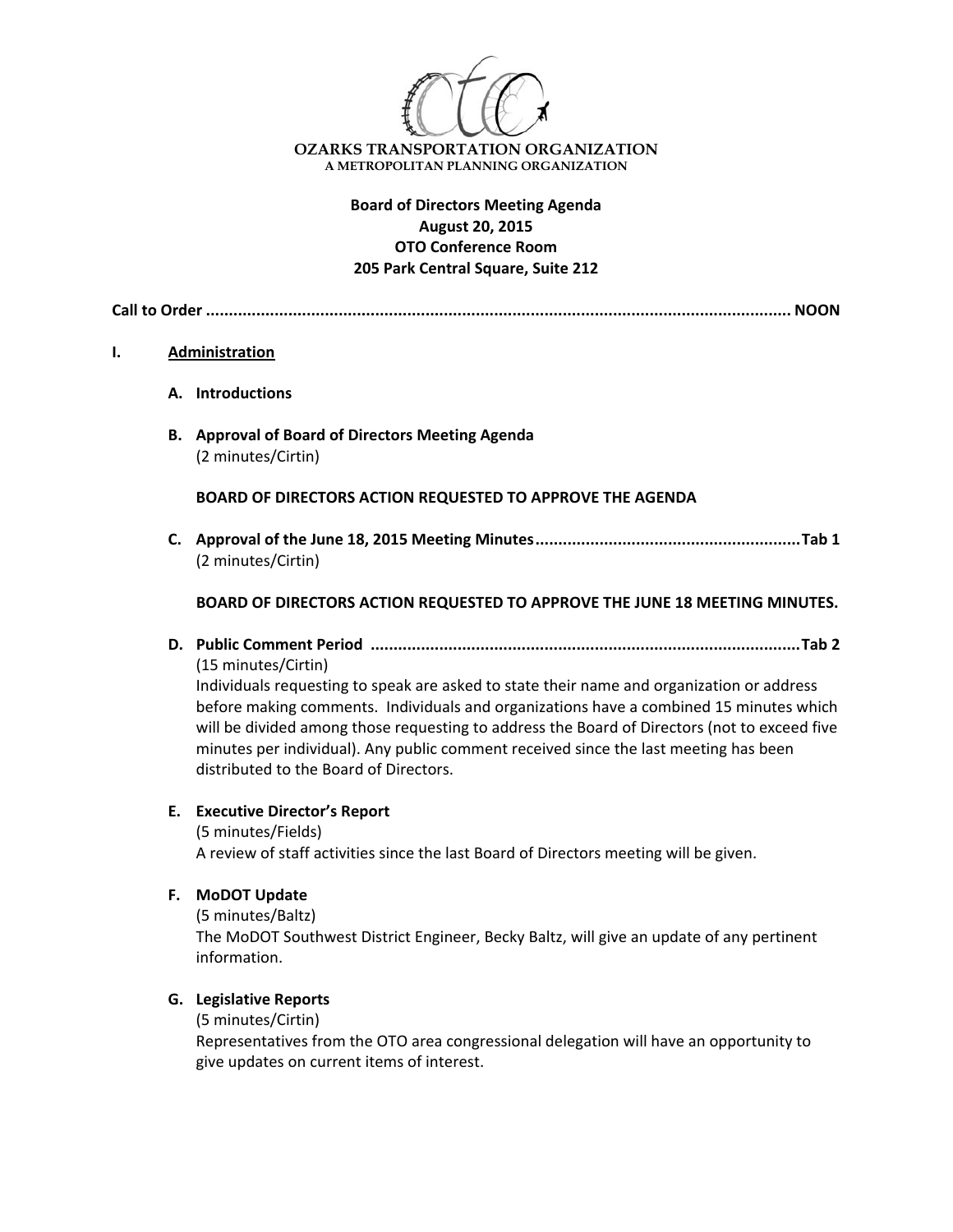#### **II. New Business**

#### **A. Traffic Incident Management Presentation**

(15 minutes/ Pettus)

Mr Bruce Pettus and Sergeant Anthony Appleton will provide an overview of best practices for traffic incident management in SW Missouri.

## **NO ACTION REQUIRED – INFORMATIONAL ONLY**

**B. Amendment Number Six to the FY 2015‐2018 TIP........................................................Tab 3** (5 minutes/Longpine) There are four changes requested to the Transportation Improvement Program which are included for member review.

#### **BOARD OF DIRECTORS ACTION REQUESTED TO APPROVE TIP AMENDMENT NUMBER SIX.**

**C. 5310 Program of Projects ............................................................................................Tab 4** (5 minutes/Longpine) The proposed program of projects for FTA Section 5310 funds is included for review.

## **BOARD OF DIRECTORS ACTION REQUESTED TO APPROVE THE PROGRAM OF PROJECTS.**

**D. Public Participation Plan Evaluation.............................................................................Tab 5** (10 minutes/Boley) A report is provided evaluating OTO public involvement activities over the last year.

## **NO ACTION REQUIRED – INFORMATIONAL ONLY**

**E. Major Thoroughfare Plan Amendment ........................................................................Tab 6** (10 minutes/Fields) The City of Springfield has requested an amendment to the Major Thoroughfare Plan to

change Kansas Expressway between Republic and James River Freeway from an Expressway to a Primary Arterial.

# **BOARD OF DIRECTORS ACTION REQUESTED REGARDING THE PROPOSED MAJOR THOROUGHFARE PLAN AMENDMENT.**

**F. Major Thoroughfare Plan.............................................................................................Tab 7**  (30 minutes/Longpine) There are many changes proposed as part of a comprehensive review of the Major Thoroughfare Plan. A review is requested prior to the adoption of the new LRTP, Transportation Plan 2040 next year.

# **BOARD OF DIRECTORS ACTION REQUESTED TO CONCUR WITH THE PROPOSED MAJOR THOROUGHFARE PLAN CHANGES.**

**G. Year‐End Financial Statements for 2014‐2015 Budget Year..........................................Tab 8** (5 minutes/Parks) Staff will present the, year‐end financial report on behalf of OTO Board Treasurer, Jim Krischke.

**BOARD OF DIRECTORS ACTION REQUESTED TO ACCEPT THE YEAR‐END FINANCIAL REPORT.**